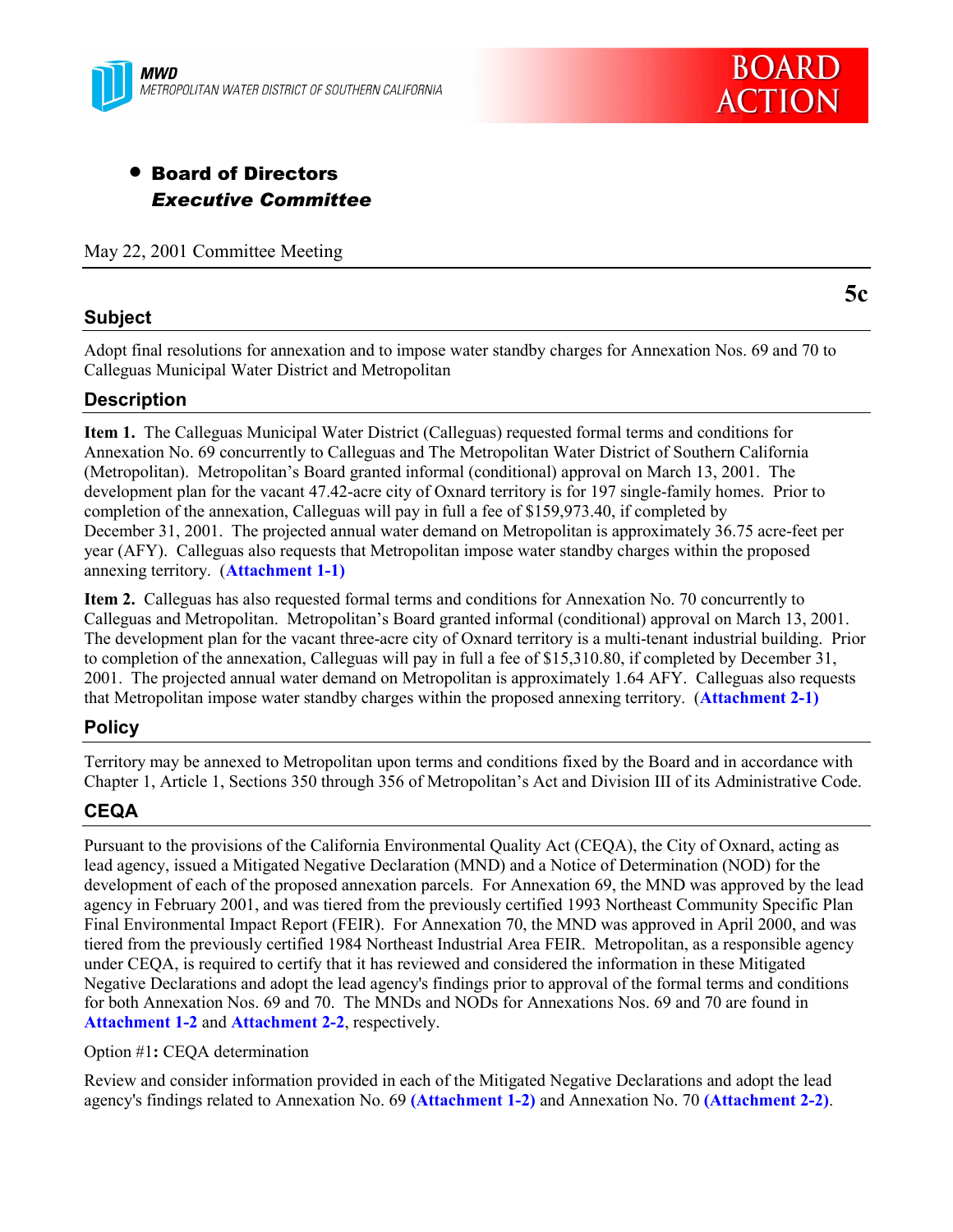### **Board Options/Fiscal Impacts**

**Option #1:** Adopt the CEQA determination and

- a) Adopt resolution granting Calleguas' request for approval of Annexation No. 69, concurrently to Metropolitan and Calleguas, by establishing Metropolitanís terms and conditions for this annexation**,** conditioned upon approval of Ventura Local Agency Formation Commission (LAFCO) **(Attachment 1-3**);
- b) Adopt the resolution to impose water standby charges at a rate of \$9.58 per acre or per parcel of less than one acre within the proposed Annexation No. 69 (**Attachment 1-4**);
- c) Adopt resolution granting Calleguasí request for approval of Annexation No. 70, concurrently to Metropolitan and Calleguas, by establishing Metropolitanís terms and conditions for this annexation**,** conditioned upon LAFCO approval (**Attachment 2-3**); and
- d) Adopt the resolution to impose water standby charges at a rate of \$9.58 per acre or per parcel of less than one acre within the proposed Annexation No. 70 **(Attachment 2-4).**

**Fiscal Impact:** Receipt of annexation fee (\$175,284.20) and water sales revenue from annexed territories.

#### **Option #2**

Decline Calleguas Annexation Nos. 69 and 70.

**Fiscal Impact:** Unrealized fees and water sales revenue from non-annexed territories.

#### **Staff Recommendation**

Option #1

L, We 5/4/2001 *Roy L. Wolfe Date*

*Manager, Corporate Resources*

5/7/2001 *General Manager Date*

**Annexation 69:**

**Attachment 1-1 - Detailed Report** 

Attachment 1-2 – Mitigated Negative Declaration and Notice of Determination

**Attachment 1-3 - Resolution Fixing Terms and Conditions** 

**Attachment 1-4 – Resolution Fixing and Adopting Water Standby Charge** 

#### **Annexation 70:**

**Attachment 2-1 - Detailed Report** 

**Attachment 2-2 - Mitigated Negative Declaration and Notice of Determination** 

Attachment 2-3 – Resolution Fixing Terms and Conditions

Attachment 2-4 – Resolution Fixing and Adopting Water Standby Charge

BLA #1065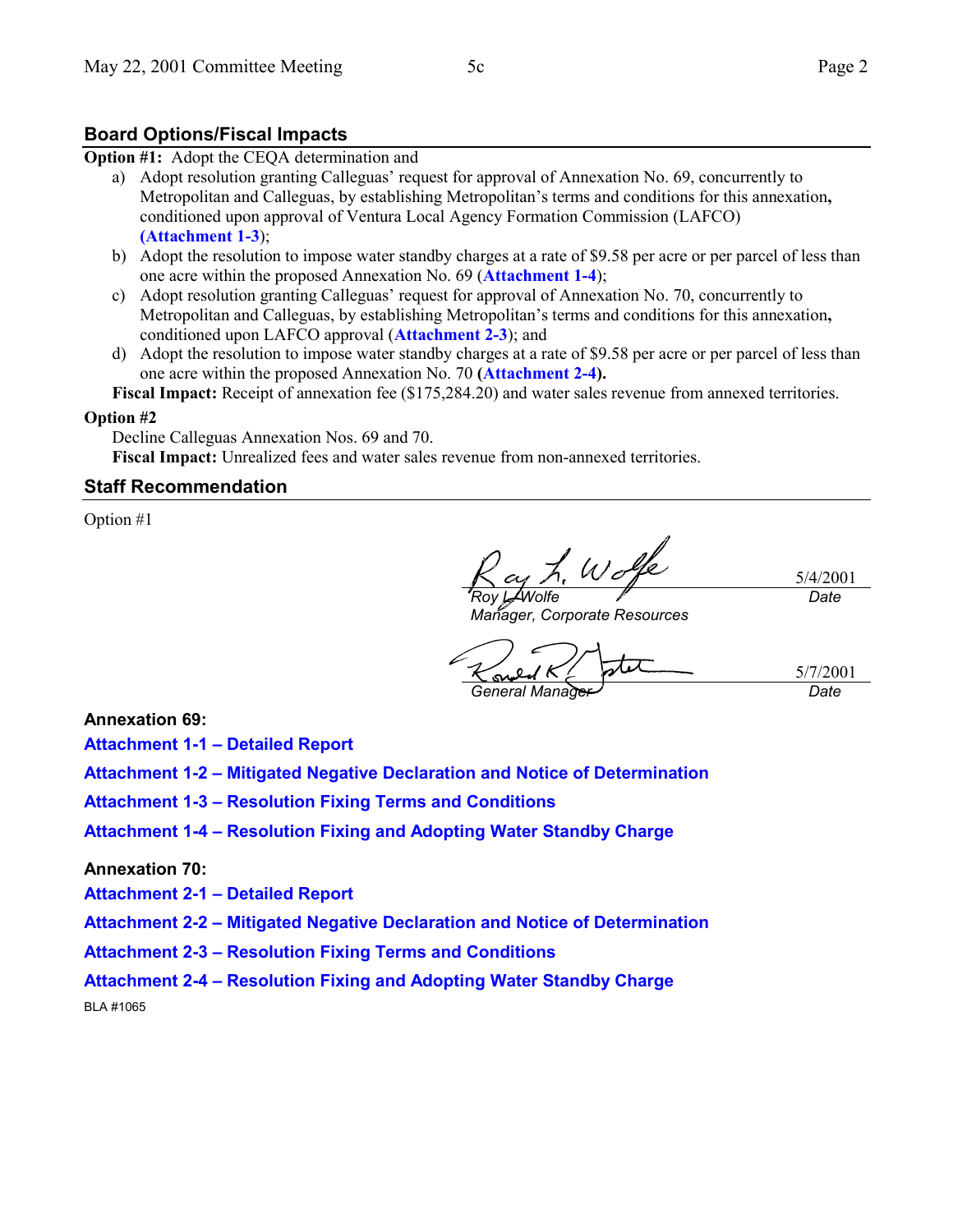# Detailed Report – Calleguas Annexation No. 69

The Calleguas Municipal Water District (Calleguas) Board of Directors has requested formal terms and conditions for Annexation No. 69, concurrently to Calleguas and The Metropolitan Water District of Southern California (Metropolitan) by Resolution No. 1285, dated March 28, 2001 (Attachment 1-5). On March 13, 2001, Metropolitan's Board granted conditional (informal) approval and adopted a resolution of intent to impose water standby charges upon the annexing territory. Metropolitan's Board is being asked to grant formal approval by approving the Resolution Fixing Terms and Conditions, attached as Attachment 1-3.

Metropolitan's Administrative Code Section  $3100(c)(3)$  currently requires that, prior to Metropolitan's granting formal approval for an annexation, a certified copy of a resolution approving the annexation be received from the Local Agency Formation Commission (LAFCO). Until recently, State law required that LAFCO designate a Conducting Authority to carry out boundary change modifications. However, on January 1, 2001, State legislation changed the procedure to require that LAFCO serve as the Conducting Authority in carrying out such activities. In this capacity, LAFCO now requires a certified copy of Metropolitan's resolution fixing annexation terms and conditions prior to issuance of its resolution of approval. Although the Board is being asked to grant formal approval for the subject annexation prior to receipt of Ventura LAFCO's resolution of approval, a certified copy of Ventura LAFCO's resolution approving the annexation will be on file with Metropolitan prior to the actual LAFCO recording and completion of this annexation.

The Board adopted a resolution of intention to impose water standby charges within the proposed Annexation No. 69 territory at its meeting on March 13, 2001. Pursuant to Resolution No. 8731, the Board will hold a public protest hearing. The hearing is scheduled for May 15, 2001, prior to consideration of formal approval of the proposed annexation. Interested parties are to present their views regarding the proposed charges and the Engineer's Report. Also pursuant to Resolution No. 8731 and in accordance with the requirements of Article XIII D, Section 4, of the California Constitution, the Executive Secretary provided written notice, by mail, of such hearing to the owner of record of the parcel identified in the Engineer's Report. Enclosed in the mailed notice was an assessment ballot whereby the owner could indicate either support or opposition to the proposed water standby charge. If no majority protest (as defined in Article XIII D, Section 4 of the California Constitution) is found to exist upon conclusion of the hearing, it will be requested that Metropolitan's Board consider and act upon the recommendation to adopt a second resolution (see Attachment 1-4 -- Resolution Fixing and Adopting Water Standby Charge), which imposes a Metropolitan water standby charge in the amount of \$9.58 per acre, or per parcel less than one acre, within the territory of Annexation No. 69 for Fiscal Year 2000/2001.

The annexation charge has been calculated pursuant to Section 3300 of Metropolitan's Administrative Code. Utilizing the current rate of \$3,460 per acre and the sum of \$5,000 for processing costs, the annexation charge is \$159,973.40, if completed by December 31, 2001. The \$5,000 processing charge has been paid. The annexation fee will be paid in cash.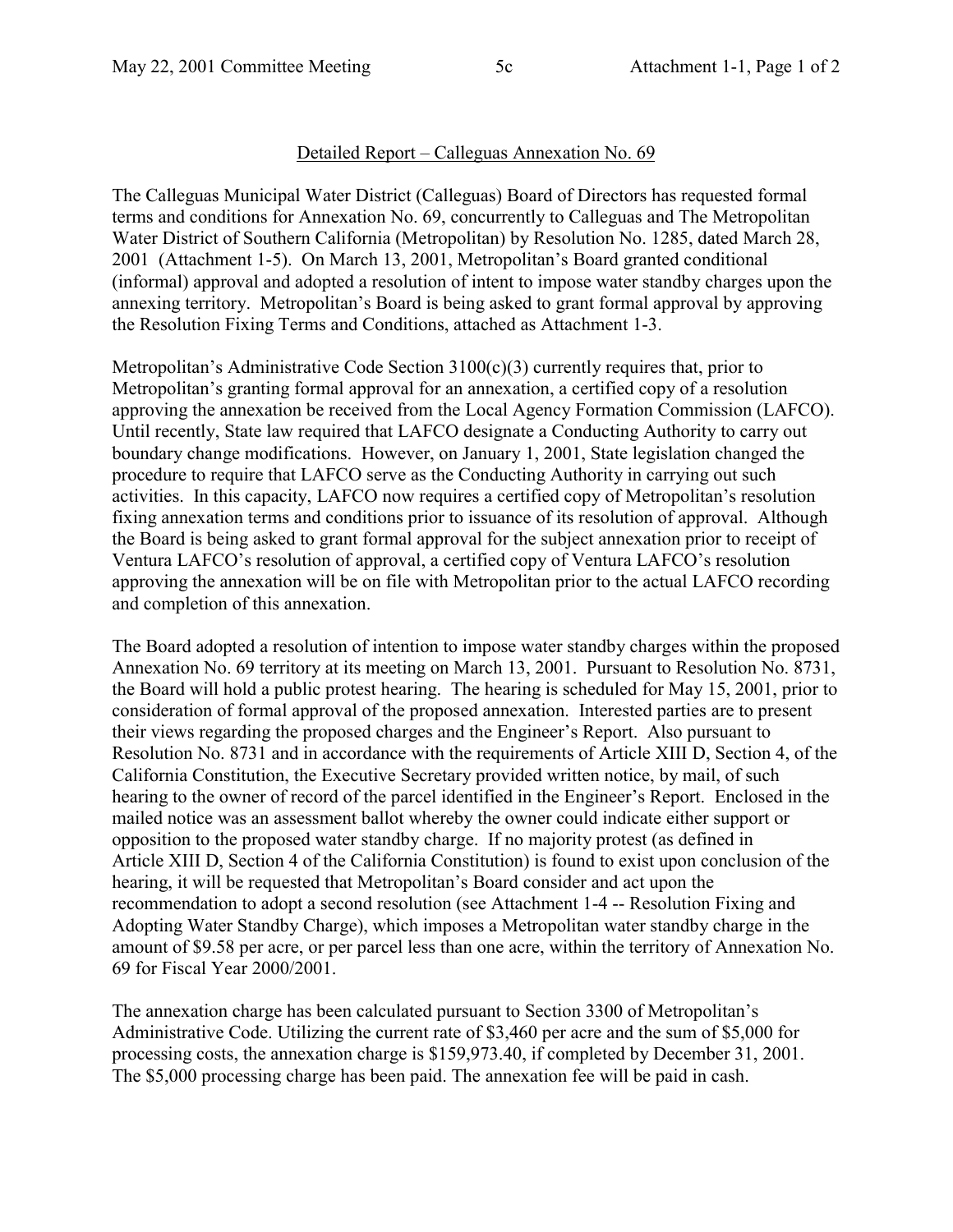Completion of the annexation will be subject to such terms and conditions as may be fixed by the Board in granting formal consent to such annexation.

Approval of Metropolitan's water standby charge in the amount noted above, which is equal to the amount of Metropolitan's water standby charges imposed elsewhere within Calleguas' territory, is a condition to complete this annexation. Pursuant to the terms of the attached Resolution, if said annexation is not completed by July 1, 2001, Metropolitan may levy standby charges at the rate stated in this Resolution beginning in a subsequent fiscal year.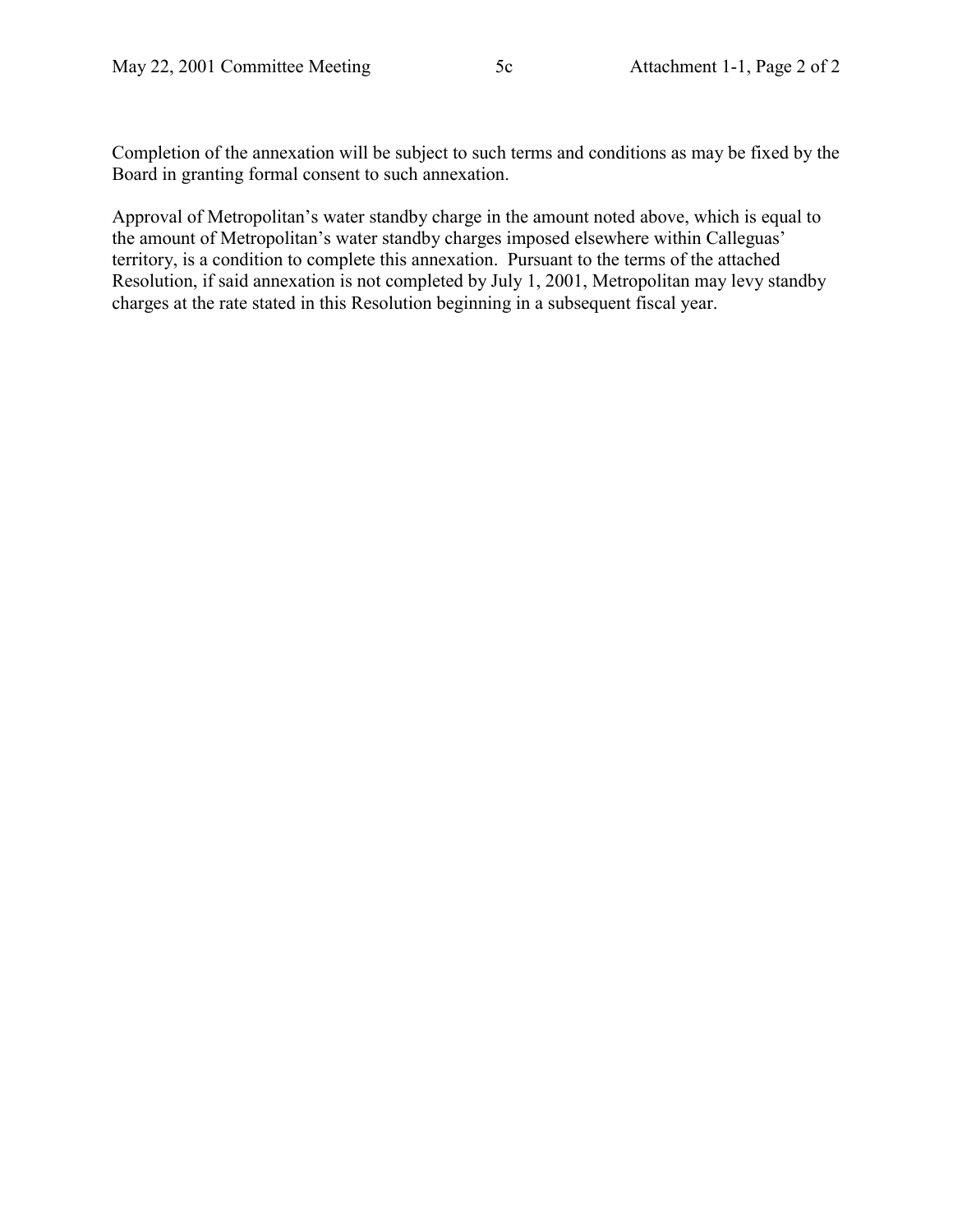# Detailed Report – Calleguas Annexation No. 70

The Calleguas Municipal Water District (Calleguas) Board of Directors has requested formal terms and conditions for Annexation No. 70, concurrently to Calleguas and The Metropolitan Water District of Southern California (Metropolitan) by Resolution No. 1286, dated March 28, 2001 (Attachment 2-5). On March 13, 2001, Metropolitan's Board granted conditional (informal) approval and adopted a resolution of intent to impose water standby charges upon the annexing territory). Metropolitan's Board is being asked to grant formal approval by approving the Resolution Fixing Terms and Conditions, attached as Attachment 2-3.

Metropolitan's Administrative Code Section  $3100(c)(3)$  currently requires that, prior to Metropolitan's granting formal approval for an annexation, a certified copy of a resolution approving the annexation be received from the Local Agency Formation Commission (LAFCO). Until recently, State law required that LAFCO designate a Conducting Authority to carry out boundary change modifications. However, on January 1, 2001, State legislation changed the procedure to require that LAFCO serve as the Conducting Authority in carrying out such activities. In this capacity, LAFCO now requires a certified copy of Metropolitan's resolution fixing annexation terms and conditions prior to issuance of its resolution of approval. Although your Board is being asked to grant formal approval for the subject annexation prior to receipt of Ventura LAFCO's resolution of approval, a certified copy of Ventura LAFCO's resolution approving the annexation will be on file with Metropolitan prior to the actual LAFCO recording and completion of this annexation.

The Board adopted a resolution of intention to impose water standby charges within the proposed Annexation No. 70 territory at its meeting on March 13, 2001. Pursuant to Resolution No. 8732, the Board will hold a public protest hearing. The hearing is scheduled for May 15, 2001, prior to consideration of formal approval of the proposed annexation. Interested parties are to present their views regarding the proposed charges and the Engineer's Report. Also pursuant to Resolution No. 8732 and in accordance with the requirements of Article XIII D, Section 4, of the California Constitution, the Executive Secretary provided written notice, by mail, of such hearing to the owner of record of the parcel identified in the Engineer's Report. Enclosed in the mailed notice was an assessment ballot whereby the owner could indicate either support or opposition to the proposed water standby charge. If no majority protest (as defined in Article XIII D, Section 4 of the California Constitution) is found to exist upon conclusion of the hearing, it will be requested that Metropolitan's Board consider and act upon the recommendation to adopt a second resolution (see Attachment 2-4 -- Resolution Fixing and Adopting Water Standby Charge), which imposes a Metropolitan water standby charge in the amount of \$9.58 per acre, or per parcel less than one acre, within the territory of Annexation No. 70 for Fiscal Year 2000/2001.

The annexation charge has been calculated pursuant to Section 3300 of Metropolitan's Administrative Code. Utilizing the current rate of \$3,460 per acre and the sum of \$5,000 for processing costs, the annexation charge is \$15,310.80, if completed by December 31, 2001. The \$5,000 processing charge has been paid. The annexation fee will be paid in cash. Completion of the annexation will be subject to such terms and conditions as may be fixed by the Board in granting formal consent to such annexation.